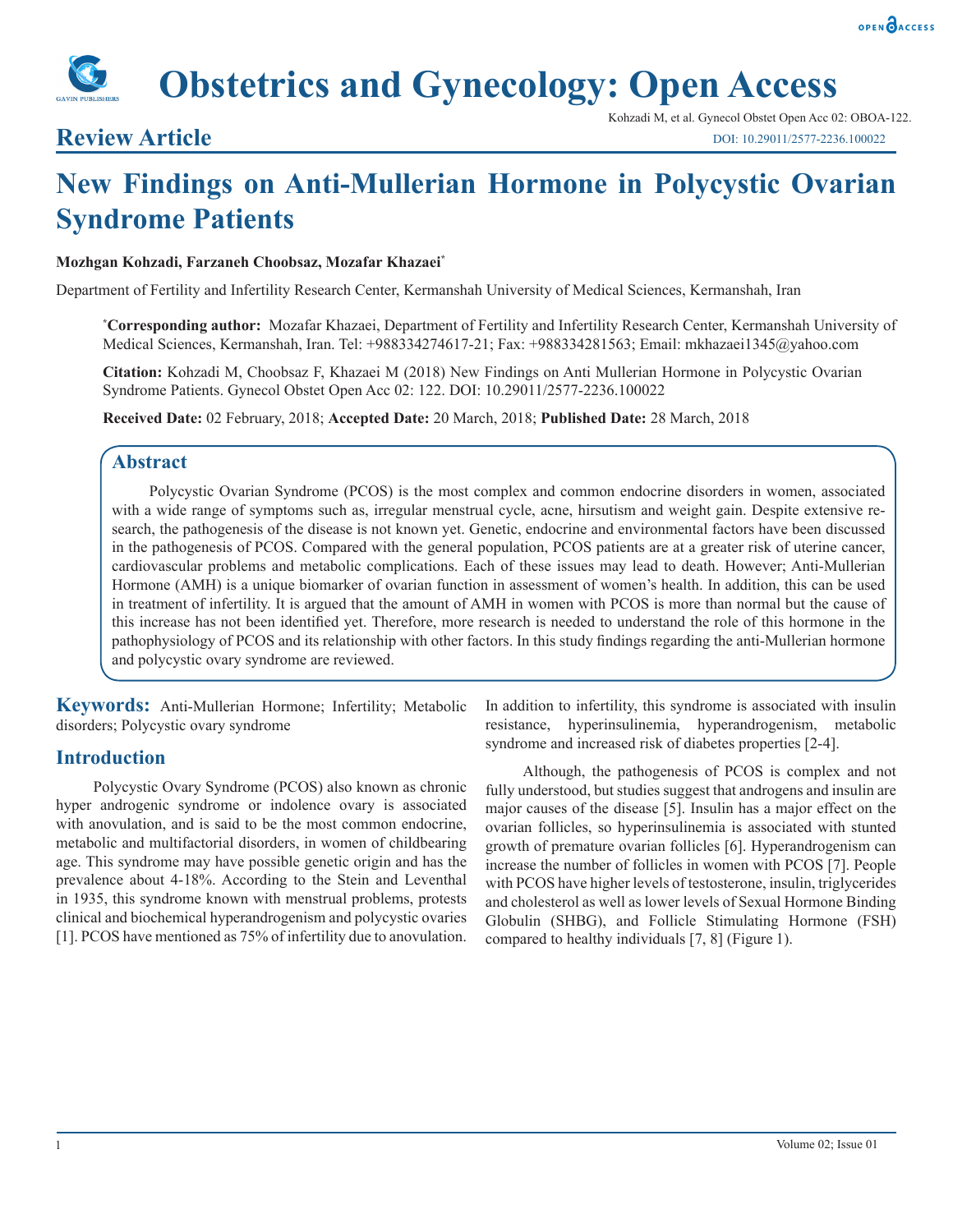

**Figure 1:** Characteristics of polycystic ovary syndrome.

For the first time, anti-Mullerian hormone became known because of its role in the differentiation of male reproductive system. AMH is secreted by sertoli cells and causes regression of müller duct in men. In 1980, for the first time AMH was detected in ovarian granulosa cells and later it was reported that the hormone had been produced from ovarian granulosa cells in 36th week of pregnancy and this process containing until menopause [9]. In women, the hormonal effects also exist after birth, so it is clear that serum levels of anti- Mullerian hormone is one of the ovarian reserve markers. In 1997, Fallat et al. argued higher levels of AMH in women with PCOS compared with normal population, yet the exact cause of this rise has remained unknown. It is likely that ovarian androgen levels are the decisive factor, because studies have shown a correlation between the levels of AMH and androgens. Therefore, the increased number of follicles following by hyperandrogenism leads to increased production of anti-Mullerian hormone. There is also a link between insulin resistance and AMH [10].

Anti-Mullerian Hormone positively is associated with issues such as concentrations of Luteinizing Hormone (LH), testosterone, mean ovarian volume and the number of ovarian follicles [11]. Number of studies have shown that AMH is also associated with an increase in severity of PCOS [12]. Also, there is an inverse relationship between age and Anti-Mullerian hormone levels, gradually increasing with age contributing to diminished levels of AMH. This represents a gradual decrease in the number of follicles and leads to the stage of menopause [9]. (Figure 2).



**Figure 2:** Factors influencing the increase in anti-Mullerian hormone.

#### **Anti-Mullerian Hormone: Physiology and Function**

AMH is a 140-kDa homodimer glycoprotein with disulfide connections and a member of transforming growth factor-β family, its gene is located on chromosome 19 (19p13.3). It is not clear exactly in what stage of folliculogenesis this hormone is secreted, but in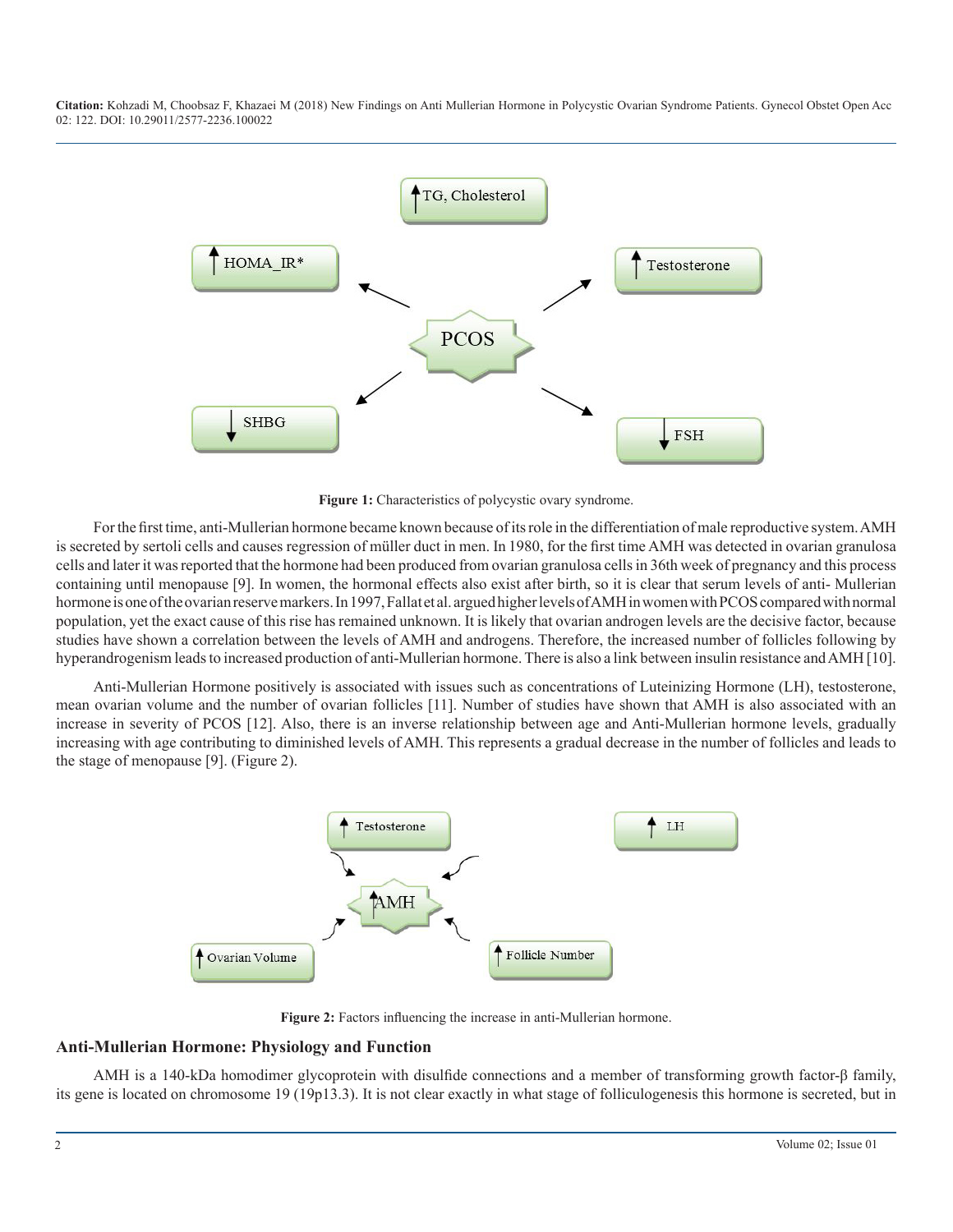general we can say that this hormone is produced by granulosa cells of primary, pre-antral and small antral follicles (4-6 mm) and its secretion gradually declines during the later stages of follicular growth. In specific, it is undetected in follicles greater than 8 mm [9]. This stop in AMH production is essential for the process of selecting the dominant follicle [8]. Serum levels of AMH are associated with the number of small follicles and with the ovarian reserve. The Size of the small follicles are relatively stable during the menstrual cycle and it would appear that AMH concentration has some fluctuations during the menstrual cycle, thus, measure it in each day of the menstrual cycle is reliable, however a specific threshold of AMH levels has not yet been defined in normal subjects and in patients with PCOS [9].

Animal studies indicate that AMH has an inhibitory effect on the primordial follicles maturation, thereby in this way preventing the fast completion of these follicles. AMH also makes follicles less sensitive to FSH and plays an important role in normal folliculogenesis [10-11]. With the arrival of a follicle to a certain size (8 mm) during follicular growth, AMH expression is reduced, resulting in an increased sensitivity of the follicles to FSH in circulation, thus lower levels of AMH provides an opportunity for follicular growth and ovulation time. Previous studies have shown that serum concentration of AMH increased 2-3 times in PCOS women than normal individuals. Followed by that, an increase of 2 to 3 times of the number of small follicles (2-5 mm) was also seen [12-13]. So we can say that increasing concentrations of AMH could be involved in the pathogenesis of PCOS. It seems that AMH can cause anovulation in patients with PCOS in three ways: Increased serum concentrations of AMH reduces the sensitivity of antral follicles to circulating FSH, and after that it prevents the selection of the dominant follicle; Leading to an end in antral follicle growth phase, and causing anovulation in patients [14-15]. Moreover, results of some studies have shown that AMH reduce the number of LH receptors in granulosa cells and prevents ovulation in PCOS [16]. Studies suggest that AMH inhibits the activity of the aromatase enzyme, leading to reduction in follicular estradiol production and as a result, the estrogen level is decreases, associating with a defect on dominant follicle selection [15]. [Figure 3].



**Figure 3:** Performance of Anti-Mullerian Hormone in the absence of ovulation in patients with PCOS AMH relation to fatty tissue in PCOS.

Since early 1980s, it has been suggested that PCOS may have links to obesity, glucose intolerance and biochemical signals of insulin increased levels. The actual prevalence of obesity in patients with PCOS is still by unknown, and findings suggest that it is affected by racial diversity. It is estimated that about 50% of women with PCOS are obese. Obesity has a negative effect on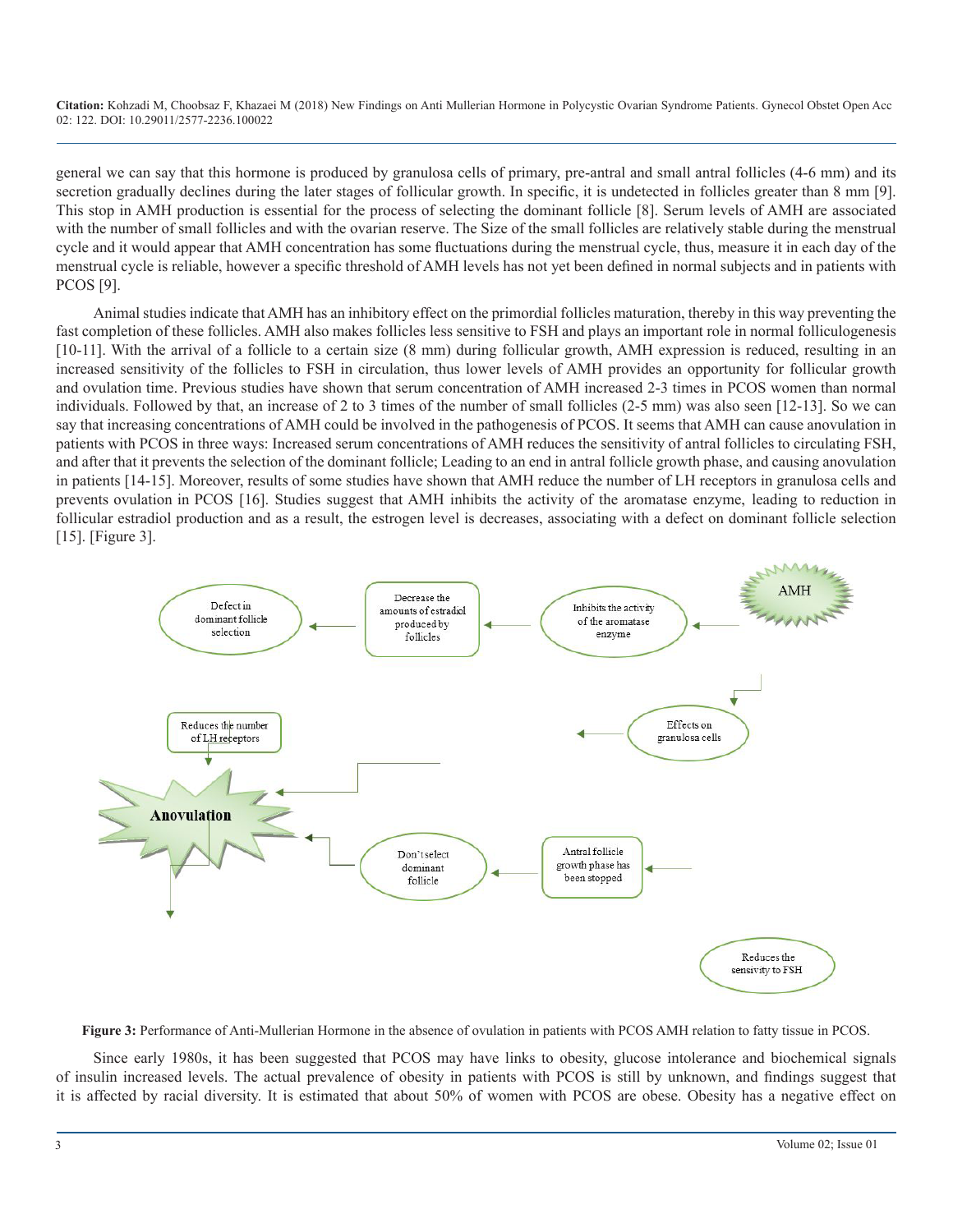body's hormone metabolism; and it seems that hormones secreted from adipose tissue can be associated with AMH levels in PCOS. Further studies are necessary to explain this relationship [13-16].

Some Studies suggest that in obese patients, serum level of AMH is reduced and obesity is associated with an increase in levels of leptin and reduction of adiponectin. Correlation between AMH level and related factors from adipose tissue have not been reported clearly [17-21].

Results have shown that nutritional status and obesity can affect AMH synthesis [13-16]. Some researchers have reported lower levels of AMH in obese women and an inverse relationship has been achieved between AMH and BMI [17, 18], while others could not identify a link between nutritional factors, BMI and AMH [19, 20]. A recent study has shown that leptin and not adiponectin may affect the synthesis of AMH in women. Based on the above, we can conclude that there is an inverse relationship between the level of insulin, HOMA-IR (insulin resistance) and AMH. Furthermore, there is a positive correlation between AMH and adiponectin [21]. Other findings suggest that hormone deficiency is linked to obesity and fat tissue is associated with decreased ovarian reserve in obese women with PCOS and non-obese women with PCOS [22]. [Table 1].

| <b>Authors</b>                                                   | <b>AMH</b>             | <b>Results</b>                                                                                                                                    |
|------------------------------------------------------------------|------------------------|---------------------------------------------------------------------------------------------------------------------------------------------------|
| Olszanecka-<br>Glinianowicz et al.<br>2015<br>$\lceil 21 \rceil$ | Leptin,<br>Adiponectin | An inverse relationship<br>between Insulin, Insulin<br>resistance and AMH, also<br>there is a positive correlation<br>between adiponectin and AMH |
| Montazerifar et al.<br>2016<br>$[22]$                            | Omentin-1              | Inverse relationship between<br>Omentin-1 and AMH                                                                                                 |
| Wafaa et al.<br>2016<br>[23]                                     | Adiponectin            | Adiponectin levels decreased<br>and AMH increased<br>significantly in PCOS                                                                        |
| Hamza et al.<br>2016<br>[24]                                     | Leptin                 | No relationship between<br>Leptin and AMH                                                                                                         |
| Merhi et al. 2013<br>$[25]$                                      | Leptin                 | Leptin suppresses AMH gene<br>expression through the JAK2/<br>STAT3 pathway in luteinized<br>granulosa cells of women<br>undergoing IVF           |
| Sahmay et al.<br>2013<br>[26]                                    | <b>BMI</b>             | No relationship between BMI<br>and AMH                                                                                                            |
| Buyuk et al.<br>2011<br>$[27]$                                   | <b>BMI</b>             | Decrease AMH in obese<br>women                                                                                                                    |

**Table 1:** Summary results of some studies related to obesity, hormone secreted by adipose tissue and its relationship with AMH in PCOS.

### **Relationship Between Anti-Mullerian Hormone and Oxidative Stress and Anti-Oxidants**

PCOS with abnormal levels of oxidative stress and inflammatory markers have been linked and oxidative stress may have a role in the pathophysiology of PCOS. According to recent studies have proved to show a negative association for the iron and obesity with ovarian volume and levels of AMH in PCOS. Ferritin and Transferrin binds to iron are significantly higher in PCOS group and this difference in obese patients is higher. The study showed that obesity and increased levels of ferritin as an antioxidant is negatively associated with ovarian volume and the level of AMH in women with PCOS [28].

Oxidative stress is an imbalance between free radical production and antioxidant defenses of the body [29] and may increase insulin production and androgen production in the ovaries and distribute in folliculogenesis. Many studies have shown high levels of oxidative stress markers such as serum malondialdehyde (MDA) and decreased serum total antioxidant capacity (TAC) with disturbances in lipid profile in patients with polycystic ovary syndrome [30] [Table 2].

Other studies have shown that oxidative stress involved in pathogenesis of insulin resistance and hyperandrogenism and anovulation in women with PCOS [Table 2].

| <b>Authors</b>                                   | <b>Factors</b>                                                  | <b>Results</b>                                                                                                                                                                                                                                                            |
|--------------------------------------------------|-----------------------------------------------------------------|---------------------------------------------------------------------------------------------------------------------------------------------------------------------------------------------------------------------------------------------------------------------------|
| Hamza et al.<br>2016<br>[24]                     | And Antioxidant<br><b>AMH</b>                                   | Anti-oxidants have positive<br>effects on AMH and Inhibin<br>в                                                                                                                                                                                                            |
| Yong et al 2015<br>[28]                          | <b>AMH</b> and Ferritin<br>,teransferin bound<br>iron           | Obesity and increased levels<br>of Ferritin as an anti-oxidant<br>have a negative effect on<br>ovary volume and AMH<br>levels in PCOS                                                                                                                                     |
| Koninger et al.<br>2014<br>$\lceil 31 \rceil$    | AMH and Afamin                                                  | There isn't a significant<br>relationship between Afamin<br>(A binding protein to the<br>vitamin E anti-oxidant) and<br>AMH                                                                                                                                               |
| Diamanti-<br>Kandarakis et al.<br>2009<br>$[32]$ | AMH And<br><b>AGEs Advanced</b><br>glycosylated end<br>products | There is an increased levels<br>of AGEs and AMH in PCOS<br>and a positive correlation<br>between these factors and<br>anovulation detected which<br>means that a relationship<br>between this stress oxidative<br>marker and AMH may exist<br>in anovulation<br>mechanism |

**Table 2:** Results of some studies on antioxidants and oxidative stress in patients with PCOS and their relation to AMH.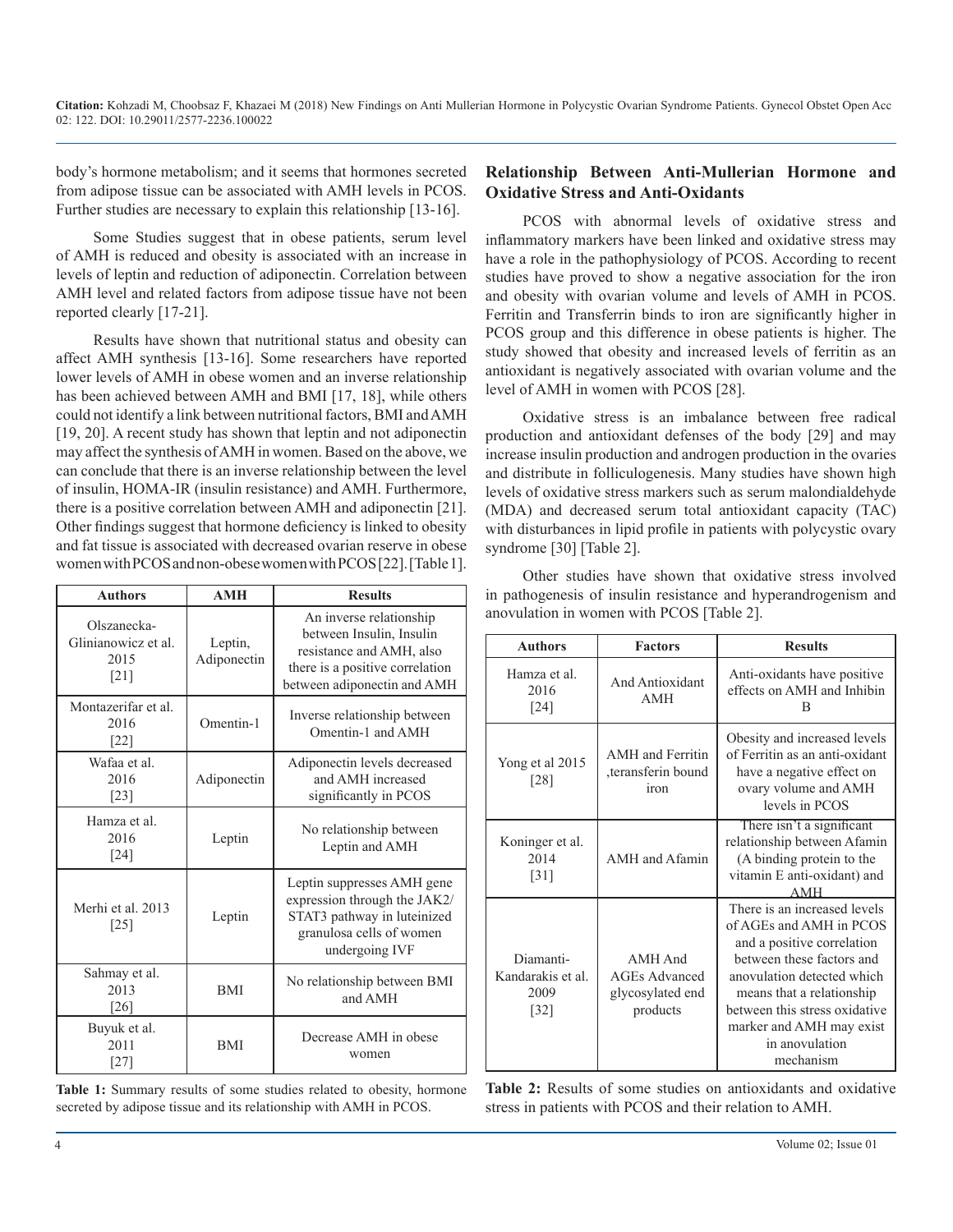#### **Anti-Mullerian Hormone in The Diagnosis of PCOS**

A diagnostic criterion for PCOS has been the subject of various studies in recent years. Rotterdam criteria (2003) is the main methods used by researchers and clinicians to recognize PCOS. And its use in thought to be associated with problems in diagnosis such as, the unavailability of reliable ultrasound, Inability to recognize oligo menorrhea and amenorrhea due to the defected history taken from patients, and the lack of specificity for PCOS. As a result, efforts to achieve an accurate and simple method for the diagnosis of PCOS continue yet [33-38]. Since serum anti-Müllerian hormone is associated with ovarian follicles growing, recently it is considered as a measurement of AMH as a diagnostic marker of ovarian function [39].

Numerous studies have shown that serum levels of AMH in PCOS women increase around 2 to 3 folds compared to normal individuals [39-42]. In fact, AMH levels related with the number of follicles in the ovaries seen by ultrasound and levels of testosterone, LH and other factors which are identified in PCOS. So the level of AMH can be indicative of PCOS in women with hyperandrogenism and oligo menorrhea or amenorrhea, in cases where reliable ultrasound is not available [43-47].

#### **Anti-Mullerian Hormone - Drug Treatment**

The effects of treatment on AMH levels in patients with PCOS is different, because certain studies have shown that following the treatment of patients with drugs such as metformin and dexamethasone, AMH levels do not change, and at some metformin therapy in PCOS women, AMH significantly reduces and improves reproductive function and insulin resistance and hyperandrogenism [48-50]. Improvement in insulin resistance and hyperandrogenism with follicle growth stimulation and decrease in their number reduces the amount of AMH. However, the decrease in AMH happened after 6 months' treatment and improvement in the process of ovulation was evident after 4 months. Thus, changes in AMH are delayed until time to call a new group of antral follicles with normal androgens and insulin under new conditions [49].

#### **Anti-Mullerian Hormone and Response to Infertility Treatment**

It is argued that the amount of AMH may be an indicator of antral follicles, and as a result, this can predict poor ovarian [response and the lack of pregnancy in women with PCOS](https://www.ncbi.nlm.nih.gov/pubmed/18209494)  undergoing infertility treatment. The results of some studies are summarized in Table 3:

| <b>Authors</b>  | <b>Results</b>                            |
|-----------------|-------------------------------------------|
| Mehrabian et al | AMH is not an appropriate predictor of    |
| 2016            | responding to treatment with clomiphene + |
| -511            | gonadotropin in women with PCOS           |

| Kim et al.<br>2013<br>$\lceil 52 \rceil$  | AMH is not an appropriate predictor of<br>responding to treatment with clomiphene +<br>gonadotropin in women<br>with PCOS                                                                                 |
|-------------------------------------------|-----------------------------------------------------------------------------------------------------------------------------------------------------------------------------------------------------------|
| Amer et al.<br>2013<br>$\lceil 53 \rceil$ | AMH is an appropriate predictor of responding<br>to treatment with gonadotropin in women with<br>PCOS. There is an resistance to gonadotropins in<br>women with a<br>high levels of AMH                   |
| Aleyasin et al.<br>2011<br>[54]           | There is not a specific relationship between<br>AMH and pregnancy rate in PCOS but there is<br>a significant relationship between AMH and the<br>number of oocytes,<br>mature oocytes and implanted fetus |

**Table 3:** Results of some studies related to infertility in women with PCOS AMH and response to treatment.

#### **Conclusion**

In conclusion, it is argued that further studies are essential in this field in order to understand the associated issues raised above. The Study of AMH can increase our knowledge about ovarian physiology and its associated pathophysiology. The relationship between different factors such as androgens, FSH, LH, ovarian steroids and other internal and external factors has been the subject of studies in recent years, but the role of AMH in ovarian and folliculogenesis defects is not yet clear.

#### **References**

- 1. Nazari T, Biat R (2005) Impact of metformin in girls with polycystic ovary syndrome. [Article in Persian]. Prolific Non Prolific J 16:45-49.
- 2. [March WA, Moore VM, Willson KJ, Phillips DI, Norman RJ, et al.](https://www.ncbi.nlm.nih.gov/pubmed/19910321)  [\(2010\) Davies MJ. The prevalence of polycystic ovary syndrome in](https://www.ncbi.nlm.nih.gov/pubmed/19910321)  [a community sample assessed under contrasting diagnostic](https://www.ncbi.nlm.nih.gov/pubmed/19910321) criteria. [Hum Reprod 25: 544-551](https://www.ncbi.nlm.nih.gov/pubmed/19910321).
- 3. [Dunaif A \(2008\) Drug insight: Insulin-sensitizing drugs in the treatmen](https://www.ncbi.nlm.nih.gov/pubmed/18364705)t [of polycystic ovary syndrome--a reappraisal. Nat Clin Pract Endocrino](https://www.ncbi.nlm.nih.gov/pubmed/18364705)l [Metab 4: 272-283](https://www.ncbi.nlm.nih.gov/pubmed/18364705).
- 4. [Orio F, Vuolo L, Palomba S, Lombardi G, Colao A \(2008\) Metabolic](https://www.ncbi.nlm.nih.gov/pubmed/18277351)  [and cardiovascular consequences of polycystic ovary syndrome. Min](https://www.ncbi.nlm.nih.gov/pubmed/18277351)[erva Ginecol 60: 39-51](https://www.ncbi.nlm.nih.gov/pubmed/18277351).
- 5. [Schuring AN, Schutie N, Sonntag B, Kiesel L \(2008\) Androgens and in](https://www.ncbi.nlm.nih.gov/pubmed/18209494)sulin--two key players in polycystic ovary syndrome. Recent concepts [in the pathophsiology and genetics of polycystic ovary syndrome. Gy](https://www.ncbi.nlm.nih.gov/pubmed/18209494)[nakol Geburtshilfliche Rundsch 48: 9-15](https://www.ncbi.nlm.nih.gov/pubmed/18209494).
- 6. Speroff L, Fritz MA (2005) Clinical gynecology endocrinology and infertility.7th ed. Philadelphia: Lippincott Williams & Wilkins 465.
- 7. [Parco S, Novelli C, Vascotto F, Princi T \(2011\) Serum anti-Müllerian](https://www.ncbi.nlm.nih.gov/pubmed/22114521)  [hormone as a predictive marker of polycystic ovarian syndrome. Int J](https://www.ncbi.nlm.nih.gov/pubmed/22114521) [Gen Med 4: 759-763](https://www.ncbi.nlm.nih.gov/pubmed/22114521).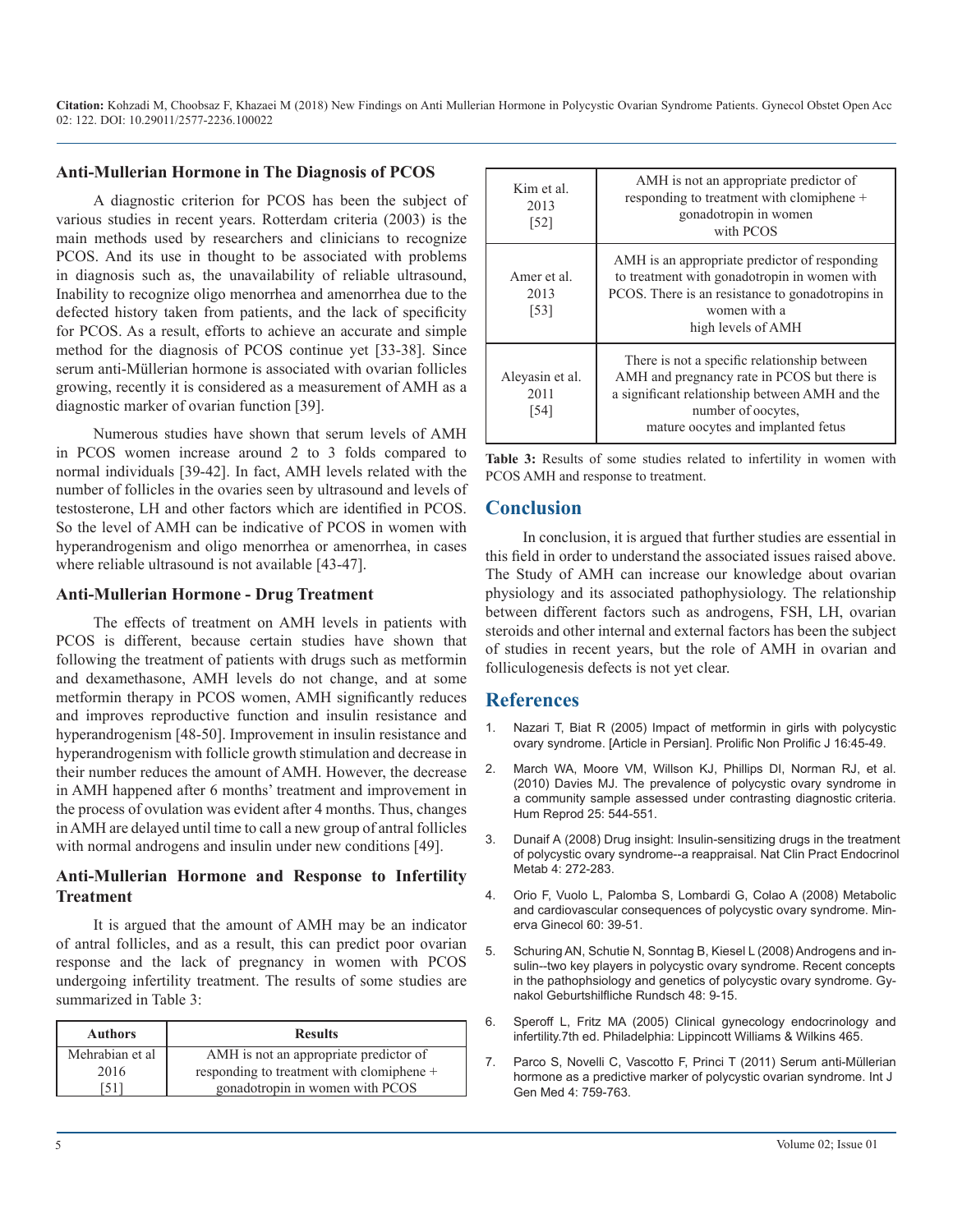- 8. [Wang JG, Nakhuda GS, Guarnaccia MM, Sauer MV, Lobo RA \(2007\)](https://www.ncbi.nlm.nih.gov/pubmed/17240243)  Müllerian inhibiting substance and disrupted folliculogenesis in polycystic ovary syndrome. Am J Obstet Gynecol 196: 77 e1<sup>1</sup>5.
- 9. [Dewailly D, Pigny P, Soudan B, CatteauJonard S, Decanter C, et al.](https://www.ncbi.nlm.nih.gov/pubmed/20610596)  (2010) Reconciling the definitions of polycystic ovary syndrome: the [ovarian follicle number and serum anti- Müllerian hormone concentra](https://www.ncbi.nlm.nih.gov/pubmed/20610596)[tions aggregate with the markers of hyperandrogenism. J Clin Endo](https://www.ncbi.nlm.nih.gov/pubmed/20610596)[crinol Metab 95: 4399-4405](https://www.ncbi.nlm.nih.gov/pubmed/20610596).
- 10. [Goodarzi MO, Dumesic DA, Chazenbalk G, Aziz R \(2011\) Polycystic](https://www.ncbi.nlm.nih.gov/pubmed/21263450) ovary syndrome: etiology, pathogenesis and diagnosis.Nat Rev Endo[crinol 7: 219-231](https://www.ncbi.nlm.nih.gov/pubmed/21263450).
- 11. [Peluso C, Fonseca FL, Rodart IF, Cavalcanti V, Gastaldo G, et al.](https://www.ncbi.nlm.nih.gov/pubmed/25086280)  (2014) AMH: An ovarian reserve biomarker in assisted reproduction. [Int J clin chem 437:](https://www.ncbi.nlm.nih.gov/pubmed/25086280) 175-82.
- 12. [Iwase A, Hirokawa W, Goto M, Takikawa S, Nagatomo Y, et al. \(2010\)](https://www.ncbi.nlm.nih.gov/pubmed/20630505)  Serum antiMullerian hormone level is a useful marker for evaluating [the impact of laparoscopic cystectomy on ovarian reserve. Fertil Steril](https://www.ncbi.nlm.nih.gov/pubmed/20630505)  94: [2846-2849](https://www.ncbi.nlm.nih.gov/pubmed/20630505).
- 13. [Hsu MI \(2013\) Changes in the PCOS phenotype with age. Steroids](https://www.ncbi.nlm.nih.gov/pubmed/23624031)  78: 761-766.
- 14. [Alborzi S, Keramati P, Younesi M, Samsami A, et al. \(2014\) The impa](https://www.ncbi.nlm.nih.gov/pubmed/24269044)ct of laparoscopic cystectomy on ovarian reserve in patients with unilat[eral and bilateral endometriomas. Fertil Steril 101:](https://www.ncbi.nlm.nih.gov/pubmed/24269044) 427-434.
- 15. [Farzadi L, Nouri M, Ghojazadeh M, Mohiti M, Aghadavod E \(2012\)](https://www.ncbi.nlm.nih.gov/pmc/articles/PMC3648929/)  Evaluation of ovarian reserve after laparoscopic surgery in patients [with polycystic ovary syndrome. Bioimpacts 2: 167-70](https://www.ncbi.nlm.nih.gov/pmc/articles/PMC3648929/).
- 16. [Bohlouli S, Khazaei M, Teshfam M, Hassanpour H \(2013\) Adiponectin](https://www.ncbi.nlm.nih.gov/pmc/articles/PMC3850333/)  effect on the viability of human endometrial stromal cells and mRNA [expression of adiponectin receptors. International journal of fertility &](https://www.ncbi.nlm.nih.gov/pmc/articles/PMC3850333/) [sterility. 2013; 7: 43-48](https://www.ncbi.nlm.nih.gov/pmc/articles/PMC3850333/).
- 17. [Viengchareun S, Zennaro MC, Pascual-Le Tallec L, Lombes M \(2002\)](https://www.ncbi.nlm.nih.gov/pubmed/12482590)  Brown adipocytes are novel sites of expression and regulation of adi[ponectin and resistin. FEBS Lett 532: 345-350](https://www.ncbi.nlm.nih.gov/pubmed/12482590).
- 18. [Corbould A, Kim YB, Youngren JF, Pender C, Kahn BB, et al. \(2005\)](https://www.ncbi.nlm.nih.gov/pubmed/15613682)  Insulin resistance in the skeletal muscle of women with PCOS involves [intrinsic and acquired defects in insulin signalling. Am J Physiol Endo](https://www.ncbi.nlm.nih.gov/pubmed/15613682)[crinol Metab 288: 1047-1054](https://www.ncbi.nlm.nih.gov/pubmed/15613682).
- 19. [Toulis KA, Goulis DG, Farmakiotis D, Georgopoulos NA, Katsikis](https://www.ncbi.nlm.nih.gov/pubmed/19261627) I, et al. (2009) [Adiponectin levels in women with polycystic ovary syn](https://www.ncbi.nlm.nih.gov/pubmed/19261627)[drome: a systematic review and a meta- analysis. Hum Reprod Up](https://www.ncbi.nlm.nih.gov/pubmed/19261627)[date 15: 297-307](https://www.ncbi.nlm.nih.gov/pubmed/19261627).
- 20. [Antuna-Puente B, Feve B, Fellahi S, Bastard JP \(2008\) Adipokines:](https://www.ncbi.nlm.nih.gov/pubmed/18093861)  The missing link between insulin resistance and obesity. Diabetes Me[tab 34: 2-11](https://www.ncbi.nlm.nih.gov/pubmed/18093861).
- 21. Olszanecka-Glinianowicz M, Madej P, Owczarek A, Chudek J, Skałba P. Circulating anti- Müllerian hormone levels in relation to nutritional status and selected adipokines levels in polycystic ovary syndrome. [Clin Endocrinol \(Oxf\)](http://www.ncbi.nlm.nih.gov/pubmed/25440474) 83: 98-104.
- 22. [Montazerifar F, Karajibani M, Ghasemi M, Khorram Rouz F, Alsadat](https://www.researchgate.net/profile/Ghasemi_Marzieh/publication/303110786_Evaluation_of_Association_between_Serum_Leptin_and_Adiponetin_Levels_with_Obesity_Markers_Lipid_Profile_and_Hormonal_Parameters_in_Women_with_Polycystic_Ovary_Syndrome/links/57376c6508aea45ee83db34d/Evaluation-of-Association-between-Serum-Leptin-and-Adiponetin-Levels-with-Obesity-Markers-Lipid-Profile-and-Hormonal-Parameters-in-Women-with-Polycystic-Ovary-Syndrome.pdf)  Hosseini F, et al. (2016) Evaluation of Association between Serum [Leptin and Adiponetin Levels with Obesity Markers, Lipid Profile and](https://www.researchgate.net/profile/Ghasemi_Marzieh/publication/303110786_Evaluation_of_Association_between_Serum_Leptin_and_Adiponetin_Levels_with_Obesity_Markers_Lipid_Profile_and_Hormonal_Parameters_in_Women_with_Polycystic_Ovary_Syndrome/links/57376c6508aea45ee83db34d/Evaluation-of-Association-between-Serum-Leptin-and-Adiponetin-Levels-with-Obesity-Markers-Lipid-Profile-and-Hormonal-Parameters-in-Women-with-Polycystic-Ovary-Syndrome.pdf)  [Hormonal Parameters in Women with Polycystic Ovary Syndrome](https://www.researchgate.net/profile/Ghasemi_Marzieh/publication/303110786_Evaluation_of_Association_between_Serum_Leptin_and_Adiponetin_Levels_with_Obesity_Markers_Lipid_Profile_and_Hormonal_Parameters_in_Women_with_Polycystic_Ovary_Syndrome/links/57376c6508aea45ee83db34d/Evaluation-of-Association-between-Serum-Leptin-and-Adiponetin-Levels-with-Obesity-Markers-Lipid-Profile-and-Hormonal-Parameters-in-Women-with-Polycystic-Ovary-Syndrome.pdf)  [Middle- East J. Sci. Res 24:](https://www.researchgate.net/profile/Ghasemi_Marzieh/publication/303110786_Evaluation_of_Association_between_Serum_Leptin_and_Adiponetin_Levels_with_Obesity_Markers_Lipid_Profile_and_Hormonal_Parameters_in_Women_with_Polycystic_Ovary_Syndrome/links/57376c6508aea45ee83db34d/Evaluation-of-Association-between-Serum-Leptin-and-Adiponetin-Levels-with-Obesity-Markers-Lipid-Profile-and-Hormonal-Parameters-in-Women-with-Polycystic-Ovary-Syndrome.pdf) 484-490.
- 23. [Mahdi WKM, Mohammed MS, Sanad AS \(2016\) Association of Poly](http://www.acmicrob.com/microbiology/association-of-polycystic-ovary-syndrome-and-adiponectin-gene-polymorphisms.php?aid=9301)[cystic Ovary Syndrome and Adiponectin Gene Polymorphisms. Arch](https://www.ncbi.nlm.nih.gov/pubmed/17240243) [Clin Microbiol 7: 3](http://www.acmicrob.com/microbiology/association-of-polycystic-ovary-syndrome-and-adiponectin-gene-polymorphisms.php?aid=9301).
- 24. [Hamza SM, Abd-alrahman SJ, Raheem SM \(2016\) Correlation be](http://www.academia.edu/26670424/Correlation_between_Levels_of_Serum_Antioxidants_and_Numerous_Hormones_In_Primary_Infertility_of_Women)[tween Levels of Serum Antioxidants and Numerous Hormones in Pri](https://www.ncbi.nlm.nih.gov/pubmed/20610596)[mary Infertility of Women. Themed Section: Engineering and Technol](http://www.academia.edu/26670424/Correlation_between_Levels_of_Serum_Antioxidants_and_Numerous_Hormones_In_Primary_Infertility_of_Women)[ogy 2:](http://www.academia.edu/26670424/Correlation_between_Levels_of_Serum_Antioxidants_and_Numerous_Hormones_In_Primary_Infertility_of_Women) 17-20.
- 25. [Merhi Z, Buyuk E, Berger DS, Zapantis A, Israel DD, et al. \(2013\) Lep](https://www.ncbi.nlm.nih.gov/pubmed/23503941)tin suppresses anti-Mullerian hormone gene expression through the [JAK2/STAT3 pathway in luteinized granulosa cells of women undergo](https://www.ncbi.nlm.nih.gov/pubmed/23503941)[ing IVF. Human Reproduction 28: 1661–1669](https://www.ncbi.nlm.nih.gov/pubmed/23503941).
- 26. [Sahmay S, Atakul N, Oncul M, Tuten A, Aydogan B, et al. \(2013\) Seyi](https://www.ncbi.nlm.nih.gov/pubmed/23806449)[soglu H. Serum anti-Mullerian hormone levels in the main phenotypes](https://www.ncbi.nlm.nih.gov/pubmed/25086280) [of polycystic ovary syndrome. Eur J Obstet Gynecol Reprod Biol 170:](https://www.ncbi.nlm.nih.gov/pubmed/23806449) [157-161](https://www.ncbi.nlm.nih.gov/pubmed/23806449).
- 27. [Buyuk E, Seiferet DB, Illions E, Grazi RV, Liemen H \(2011\) Elevated](https://www.ncbi.nlm.nih.gov/pubmed/21529798) BMI is associated with lower serum AMH in infertile women with dimin[ished ovarian reserved but not with normal ovarian reserve. Fertility](https://www.ncbi.nlm.nih.gov/pubmed/21529798)  [and Sterility 95: 2364-2368](https://www.ncbi.nlm.nih.gov/pubmed/21529798).
- 28. [Yang JH, Chou CH, Yang WS, Ho HN, Yang YS, et al. \(2015\) Iron](https://www.ncbi.nlm.nih.gov/pubmed/26700986) stores and obesity are negatively associated with ovarian volume and [AMH levels in PCOS. Taiwanse J Obstet & Gyneco 54:](https://www.ncbi.nlm.nih.gov/pubmed/26700986) 686-692.
- 29. [Ghanbari E, Nejati V, Khazaei M \(2016\) Antioxidant and protective ef](https://www.ncbi.nlm.nih.gov/pmc/articles/PMC5015666/)fects of Royal jelly on histopathological changes in testis of diabetic [rats. International Journal of Reproductive BioMedicine 14:](https://www.ncbi.nlm.nih.gov/pmc/articles/PMC5015666/) 519-526.
- 30. [Khazaei M, Aghaz F \(2017\) Reactive Oxygen Species Generation and](https://www.ncbi.nlm.nih.gov/pmc/articles/PMC5347452/) Use of Antioxidants during In Vitro Maturation of Oocytes. Internation[al](https://www.ncbi.nlm.nih.gov/pmc/articles/PMC5347452/)  [Journal of Fertility & Sterility 11](https://www.ncbi.nlm.nih.gov/pmc/articles/PMC5347452/).
- 31. [Koninger A, Edimiris Ph, Koch L, Enekwe A, Lamina C, et al. \(2014\)](https://www.ncbi.nlm.nih.gov/pubmed/24928911)  Serum concentration of afamin are elevated in PCOS. Endocrine connections [3: 120-126](https://www.ncbi.nlm.nih.gov/pubmed/24928911).
- 32. [Diamanti-Kandarakis E, Piouka A, Livadas S, Piperi Ch, Katsikis I, et](https://www.ncbi.nlm.nih.gov/pubmed/19208775) al. (2009) Anti-mullerian hormone is associated with advanced glyco[sylated end products in lean women with polycystic ovary syndrom.](https://www.ncbi.nlm.nih.gov/pubmed/19208775) [Eur J Endocrinol 160: 847-853](https://www.ncbi.nlm.nih.gov/pubmed/19208775).
- 33. [Roe AH, Dokras A \(2011\) The diagnosis of polycystic ovary syndrome](https://www.ncbi.nlm.nih.gov/pmc/articles/PMC3218544/)  in adolescents. Rev Obstet Gynecol 4: 45-51.
- 34. [Rotterdam ESHRE/ASRM-Sponsored PCOS consensus workshop](https://www.ncbi.nlm.nih.gov/pubmed/14711538)  group (2004) Revised 2003 consensus on diagnostic criteria and long[term health risks related to polycystic ovary syndrome \(PCOS\). Hum](https://www.ncbi.nlm.nih.gov/pubmed/14711538)  [Reprod 19: 1-7](https://www.ncbi.nlm.nih.gov/pubmed/14711538).
- 35. [Walters KA, Allan CM, Handelsman DJ \(2012\) Rodent Models for Hu](https://www.ncbi.nlm.nih.gov/pubmed/22337333)[man Polycystic Ovary Syndrome. Biol Reprod 86: 149-112](https://www.ncbi.nlm.nih.gov/pubmed/18093861)[.](https://www.ncbi.nlm.nih.gov/pubmed/22337333)
- 36. [Tsilchorozidou T, Overton C, Conway GS \(2004\) The pathophysiology](https://www.ncbi.nlm.nih.gov/pubmed/14678281)  of polycystic ovary syndrome. Clin Endocrinol 60: 1–17.
- 37. [Pasquali R, Stener-Victorin E, Ylidiz B, Duleba A, Hoeger K, et al.](https://www.ncbi.nlm.nih.gov/pubmed/21158892) (2011) PCOS Forum: research in polycystic Ovary syndrome today [and tomorrow. Clin Endocrinol 74:](https://www.ncbi.nlm.nih.gov/pubmed/21158892) 424-433.
- 38. [March WA, Moore VM, Willson KJ, Phillips DI, Norman RJ, et al.](https://www.researchgate.net/profile/Ghasemi_Marzieh/publication/303110786_Evaluation_of_Association_between_Serum_Leptin_and_Adiponetin_Levels_with_Obesity_Markers_Lipid_Profile_and_Hormonal_Parameters_in_Women_with_Polycystic_Ovary_Syndrome/links/57376c6508aea45ee83db34d/Evaluation-of-Association-between-Serum-Leptin-and-Adiponetin-Levels-with-Obesity-Markers-Lipid-Profile-and-Hormonal-Parameters-in-Women-with-Polycystic-Ovary-Syndrome.pdf)  (2010) The prevalence of polycystic ovary syndrome in a community [sample assessed under contrasting diagnostic criteria. Hum Reprod](https://www.ncbi.nlm.nih.gov/pubmed/19910321)  [25: 544-551](https://www.ncbi.nlm.nih.gov/pubmed/19910321).